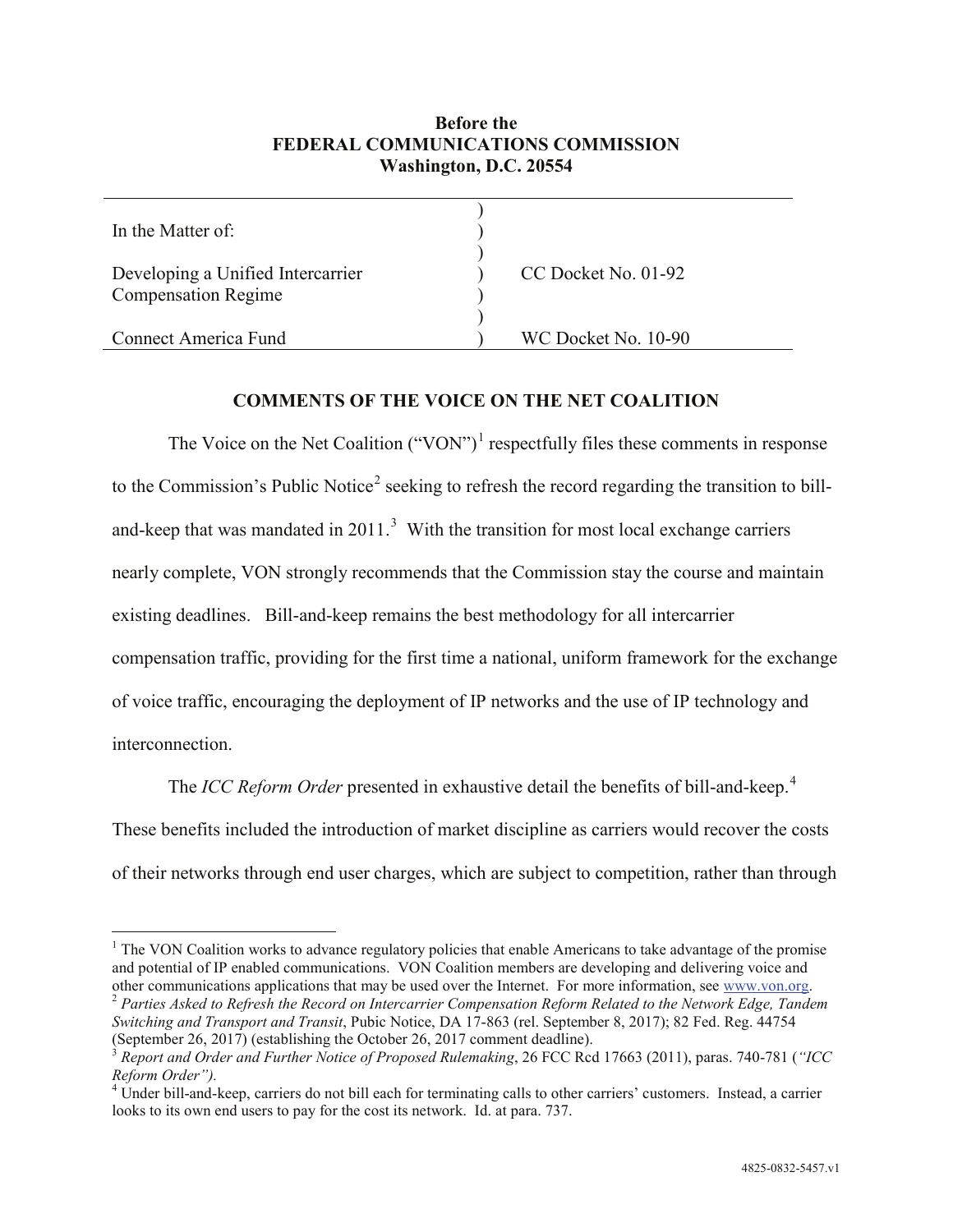intercarrier charges which are not.<sup>[5](#page-1-0)</sup> Bill-and-keep is also less burdensome to implement and significantly reduces costs associated with the regulatory proceedings otherwise necessary to determine the reasonableness of intercarrier rates.<sup>[6](#page-1-1)</sup>

Bill-and-keep was also expected to reduce prices for customers of carriers who incur, but do not collect, intercarrier charges, including wireless, VoIP and long distance carriers. Lower termination charges would result in larger bundles of free calls for the same or lower prices (or no cost at all for broadband customers).<sup>[7](#page-1-2)</sup> The lower costs would also reflect more accurately the actual cost of providing voice service on next-generation network – which the Commission concluded was close to zero.<sup>[8](#page-1-3)</sup> Finally, bill-and-keep would promote larger Commission policy goals of encouraging deployment of IP networks, $9^9$  $9^9$  facilitating IP-to-IP interconnection<sup>[10](#page-1-5)</sup> and improving rural call completion rates.<sup>[11](#page-1-6)</sup>

The FCC chose to phase in the transition to bill-and-keep over a number of years, first with incremental reductions to terminating access and reciprocal compensation rates. For price cap local exchange carriers, bill-and-keep would be required by July 2017 for terminating local switching and reciprocal compensation rates. In July 2018, terminating transport rates would move to bill and keep. For rate of return local exchange carriers, the transition would be slower, with terminating end office rates moving to bill-and-keep in July 2020.<sup>[12](#page-1-7)</sup>

2

<span id="page-1-0"></span> $<sup>5</sup>$  Id. at para. 742 ("[B]ill-and-keep gives carriers appropriate incentives to serve their customers efficiently.")<br><sup>6</sup> Id. at para. 743. The proceedings rely heavily on information from carriers who have incentive</sup>

<span id="page-1-1"></span>their own revenues rather than ensure socially optimal intercarrier compensation charges."<br>
<sup>7</sup> Id. at paras. 748-750.<br>
<sup>8</sup> Id. at para. 753.

<span id="page-1-2"></span>

<span id="page-1-3"></span>

<span id="page-1-4"></span> $\frac{9}{10}$  Id. at para. 35.<br> $\frac{10}{10}$  Id. at para. 783.

<span id="page-1-5"></span>

<span id="page-1-6"></span><sup>&</sup>lt;sup>11</sup> Report and Order and Further Notice of Proposed Rulemaking, WC Docket No. 13-39 at para. 101 (rel. November 8, 2013) ("In particular, the Commission adopted a bill-and-keep methodology for all intercarrier traffic, and adopted a transition plan to gradually reduce most termination charges, which, at the end of the transition, should eliminate the financial incentive that appears to be contributing significantly to rural call completion problems.")

<span id="page-1-7"></span><sup>12</sup> *ICC Reform Order* at para. 801.